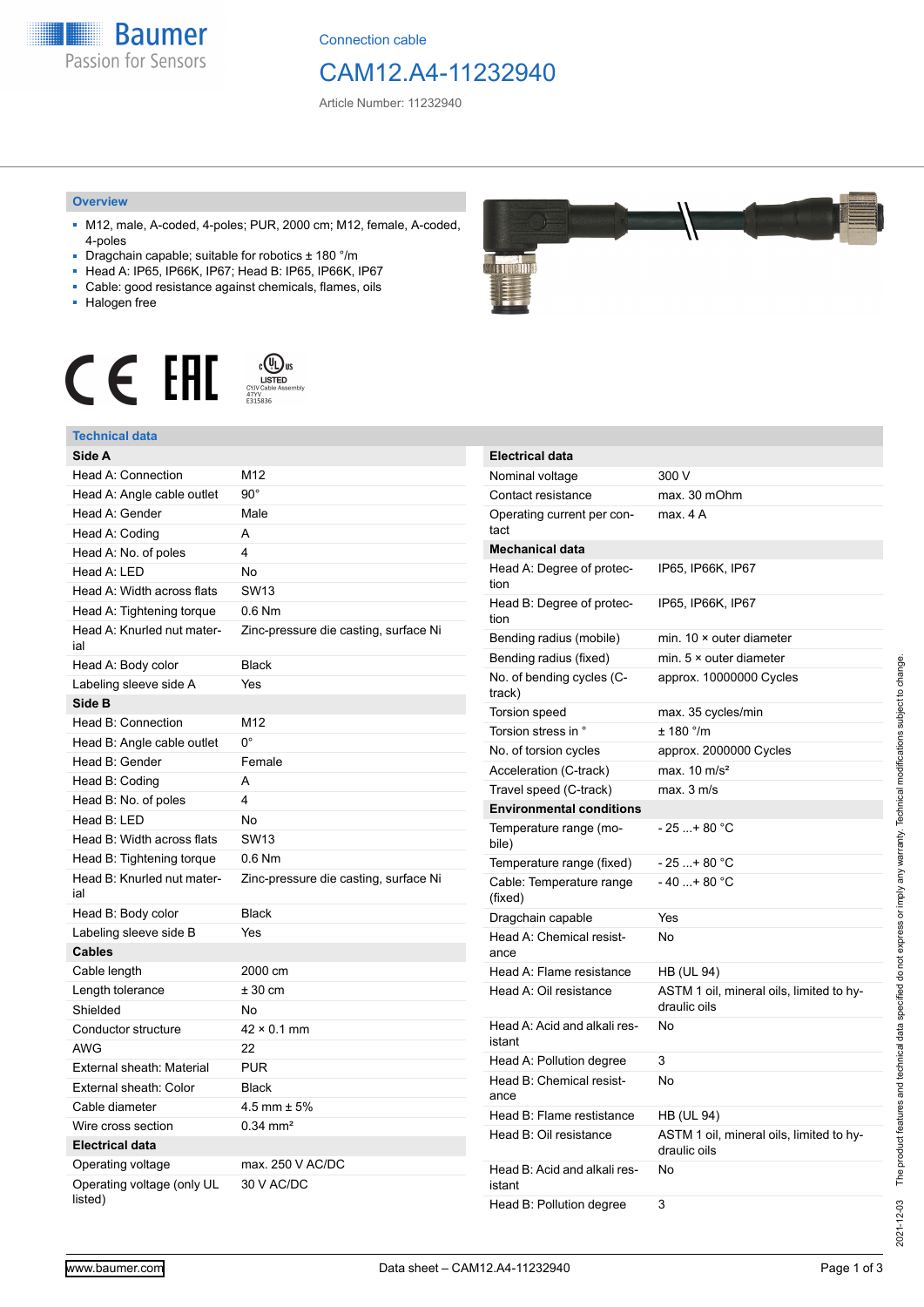

Connection cable

## CAM12.A4-11232940

Article Number: 11232940

#### **Technical data**

**Technical drawing**

**Side A**

#### **Environmental conditions**

Cable: Chemical resistance Good (DIN EN 60811-404)

Cable: Flame resistance Conform UL 1581 §1090 (H); CSA FT2; IEC 60332-2-2

#### **Environmental conditions**

Cable: Silicone-free Yes

Cable: Oil resistance Good (DIN EN 60811-404)

#### **Side B**

**Coding**

#### **Technical drawing**

# $32$  $M12x1$  $\emptyset$  15 39  $\sqrt[3]{13}$



#### **Coding**